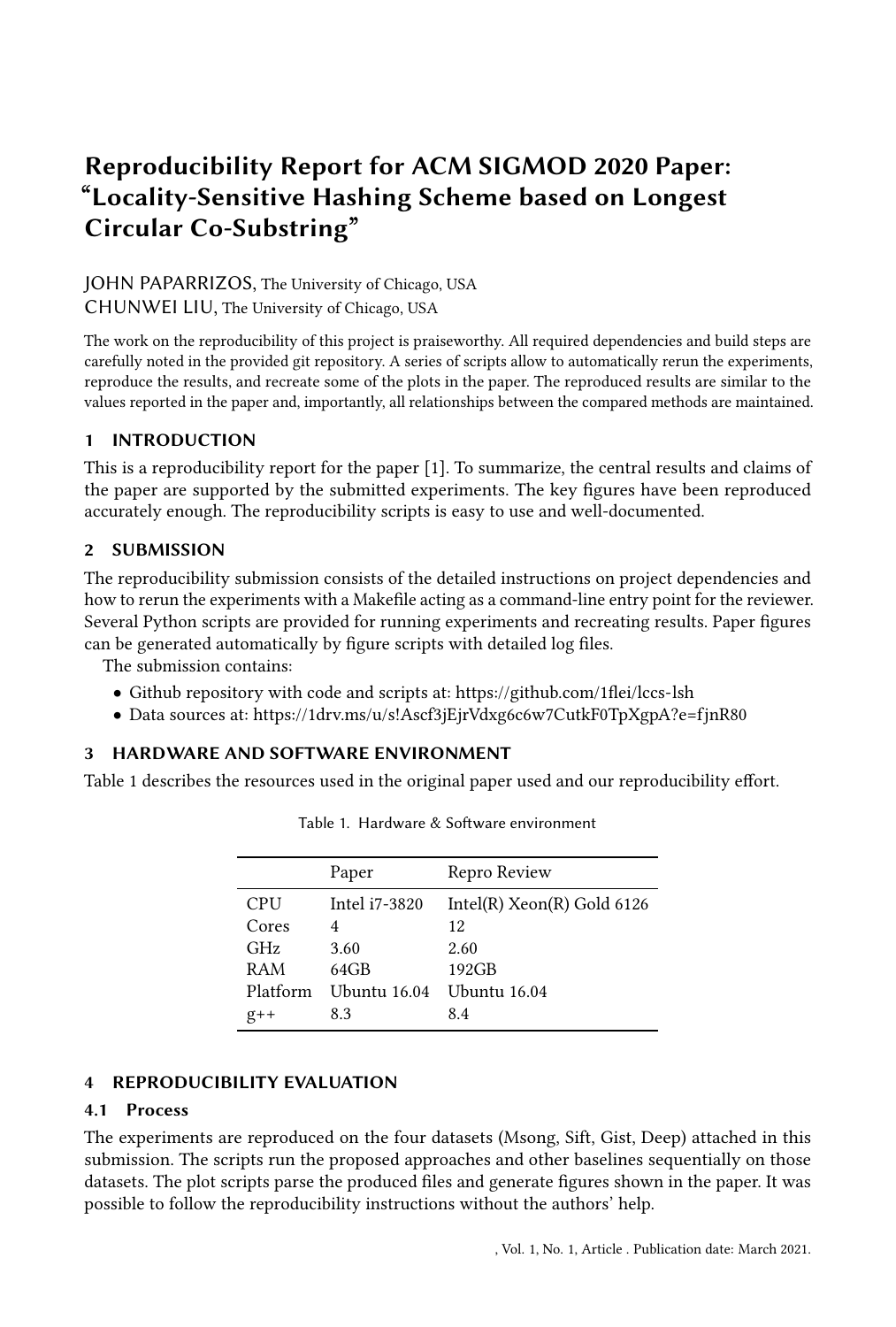<span id="page-1-1"></span>

Fig. 1. Query time & recall under Euclidean distance (corresponding to original paper Fig 4)

<span id="page-1-2"></span>

Fig. 2. Query time & recall under Angular distance (corresponding to original paper Fig 5)

### 4.2 Results

The following figures have been reproduced: Figure [1,](#page-1-1) Figure [2,](#page-1-2) Figure [3](#page-2-0) and Figure [4.](#page-2-1) The obtained numbers and the visual plots appear to be close enough to the paper's reported values [1]. The deviation is attributed to the differences in hardware. Most importantly, the relationships between different baselines' performances match the ones reported and discussed in the paper.

#### 5 SUMMARY

The major figures have been reproduced on the reproducibility platform. The ideas, claims, and findings supported by these figures are therefore reproduced as well.

#### REFERENCES

<span id="page-1-0"></span>[1] Yifan Lei, Qiang Huang, Mohan Kankanhalli, and Anthony KH Tung. 2020. Locality-Sensitive Hashing Scheme based on Longest Circular Co-Substring. In Proceedings of the 2020 ACM SIGMOD International Conference on Management of Data. 2589–2599.